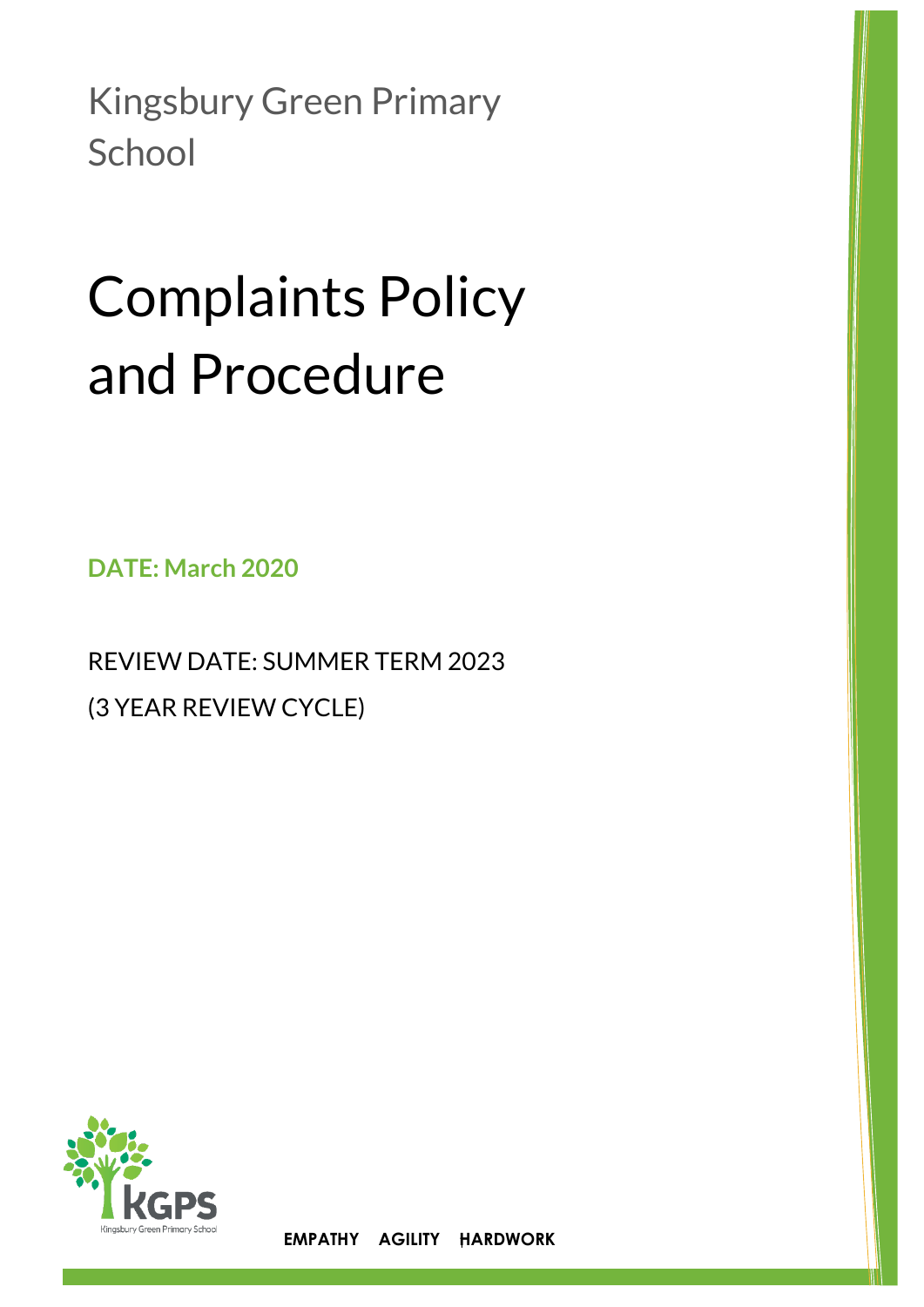| <b>KGPS</b>                    | Name of School      | <b>Kingsbury Green Primary School</b>  |  |
|--------------------------------|---------------------|----------------------------------------|--|
|                                | <b>Policy Name</b>  | <b>Complaints Policy and Procedure</b> |  |
|                                | <b>Review Date</b>  | <b>March 2020</b>                      |  |
|                                | Date of next Review | Summer term 2023 (3 year review cycle) |  |
| Kingsbury Green Primary School | Statutory / Non     | <b>Statutory</b>                       |  |
|                                | <b>Statutory</b>    |                                        |  |
|                                | Who reviewed this   | <b>Head teacher</b>                    |  |
|                                | policy?             |                                        |  |

# **Complaints Policy and Procedure**

# **1. Introduction**

At Kingsbury Green Primary School we value positive partnerships with parents and carers, understanding that it is in the best interests of children for parents and school to work closely together. We strive to make all families welcome in our school and to communicate openly the school's approach to learning, behaviour, safety and relationships.

Despite this, we understand that concerns or issues may arise from time to time. In the vast majority of cases, concerns will be dealt with swiftly and efficiently following a discussion of the issue with the person concerned.

We acknowledge, however, that in some cases parents or carers may not feel happy to discuss the issue with the person concerned. In these circumstances they will talk, in the first instance, to the relevant school leader on duty that day or the Assistant Headteacher. If the complaint is of a serious nature, parents or carers will not hesitate to talk directly to the Headteacher or, in her absence, the Deputy Headteacher. If the concern is about the Headteacher, parents or carers may talk to the chair of the governing board (who can be contacted via the school office on office1@kgreen.brent.sch.uk)

At Kingsbury Green we will treat all concerns and complaints seriously and courteously, and will advise parents and others of the school's procedures for dealing with their concerns. In return, we expect parents and other complainants to behave respectfully towards all members of the school community. It is not appropriate to talk disrespectfully about a member of staff when raising a complaint. It is also not appropriate for disagreements with the school to be expressed in front of pupils.

# **2. Who can make a complaint?**

2.1. This complaints procedure is mainly aimed at parents or carers of children who are registered at the school, but it is not limited to them.

2.2. Any member of the public may make a complaint about any provision of facilities or services that the school provides.

2.3. Unless complaints are dealt with under separate statutory procedures (such as appeals relating to exclusions or admissions), the school will use this complaints procedure.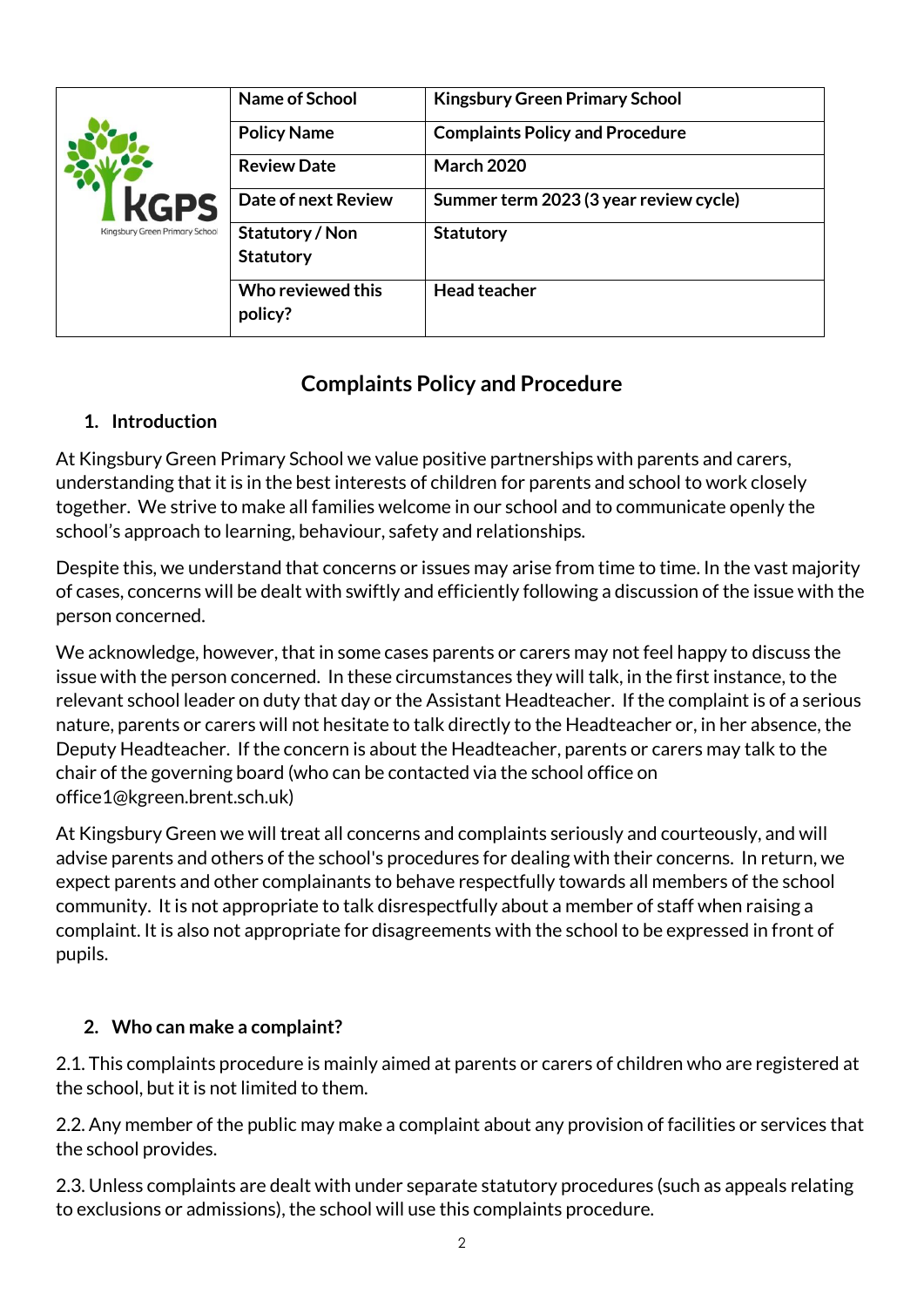#### **3. The difference between a concern and a complaint**

3.1. A concern may be defined as 'an expression of worry or doubt over an issue considered to be important for which reassurances are sought'. A complaint may be defined as 'an expression of dissatisfaction however made, about actions taken or a lack of action'.

3.2. It is in everyone's interest that concerns and complaints are resolved at the earliest opportunity. Many issues can be resolved informally, without the need to use the formal stages of the complaints procedure. The School takes concerns seriously and will make every effort to resolve the matter as quickly as possible.

3.3. We understand however, that there are occasions when people would like to raise their concerns formally. In this case, we will attempt to resolve the issue internally, through the stages outlined within this complaints procedure.

## **4. Complaints Policy**

4.1Governing bodies are required by law to have a procedure in place to deal with complaints relating to

aspects of the school or the provision of facilities or certain services at the school. The law requires that this procedure must be publicised.

4.2The Headteacher is responsible for the operation and management of the school complaints procedure.

4.3The vast majority of complaints and concerns can and will be resolved informally. A concern or unresolved problem becomes a complaint only when the complainant asserts that a school has acted incorrectly in some significant decision, action or failure to take action. Even when a complaint has been made it can be resolved or withdrawn at any stage.

4.4The school will not normally investigate anonymous complaints. However, the head teacher or chair of

governors, if appropriate, will determine whether the complaint warrants an investigation.

4.5To allow for a proper investigation, concerns or complaints will be brought to the attention of the school as soon as possible. Complainants must raise the complaint within three months of the incident, or, where a series of associated incidents have occurred, within three months of the last of these incidents. We will consider complaints made outside of this time frame if exceptional circumstances apply.

4.6 We will consider complaints made outside of term time to have been received on the first school day after the holiday period.

#### **5. How to raise a concern or make a complaint**

5.1 Concerns should be raised with either the class teacher, year leader or senior leader responsible for the phase. If the issue remains unresolved, the next step is to make a formal complaint.

5.2 A concern or complaint can be made in person, in writing or by telephone. They may also be made by a third party acting on behalf on a complainant, as long as they have appropriate consent to do so.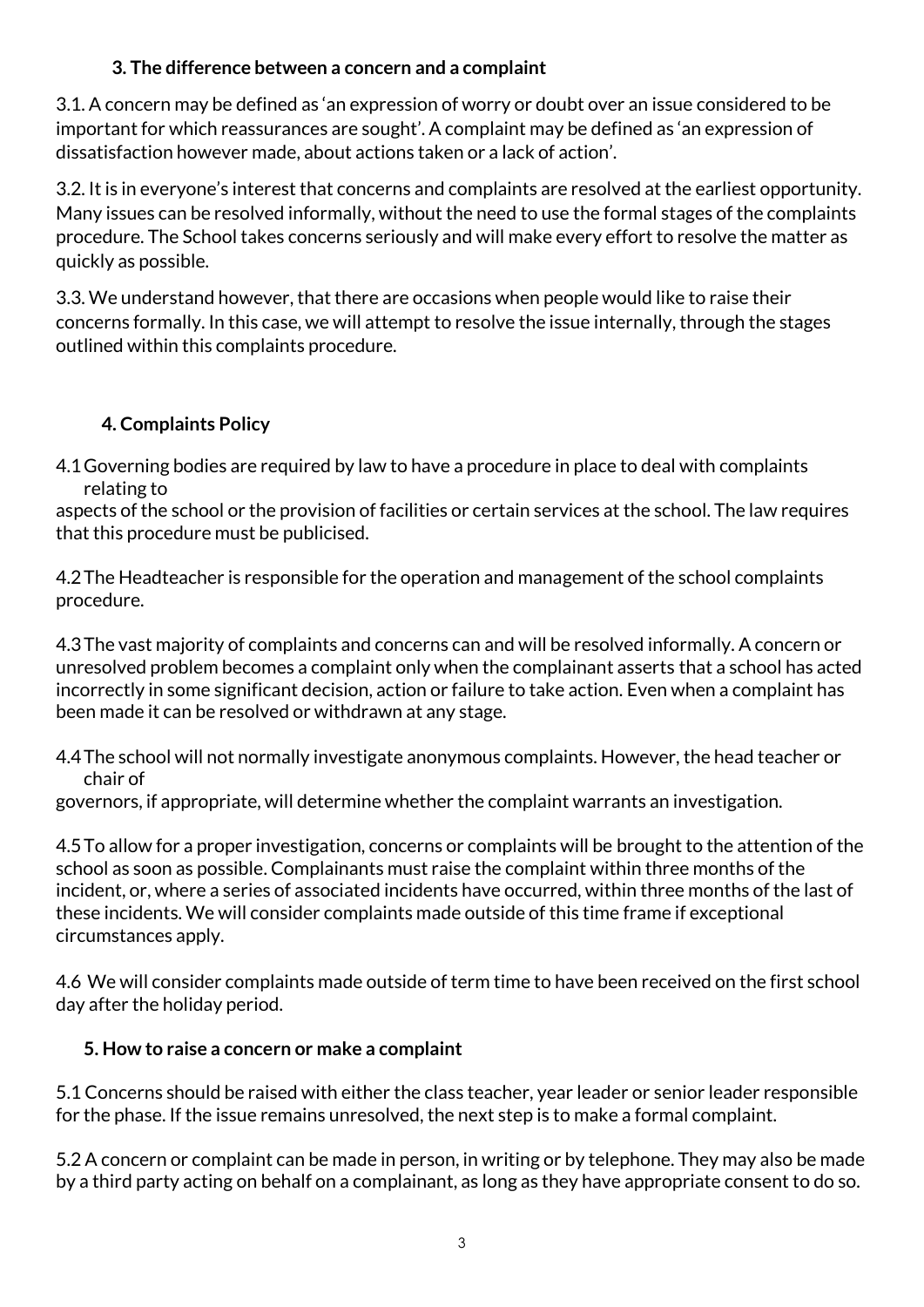5.3. Complainants should not approach individual governors to raise concerns or complaints. They have no authority to act on an individual basis and it may also prevent them from considering complaints at stage 2 of the procedure.

5.4. Complaints against school staff (except the head teacher) should be made in the first instance, to the headteacher via the school office. Please mark them as 'private and confidential'.

5.5. Complaints that involve or are about the head teacher should be addressed to the chair of governors, via the school office. Please mark them as 'private and confidential'.

5.6. Complaints about the chair of governors, any individual governor or the whole governing board should be addressed to the clerk to the governing board via the school office. Please mark them as 'private and confidential.

#### **6. Complaint campaigns**

If we receive what we consider to be a large volume of complaints, all based on the same subject and possibly from complainants not connected to the school, then we will treat these complaints as being part of a campaign and respond in one of the following two ways, depending upon the nature and scale of the complaint:

- send the same response to all complainants; or
- publish a single response on the school's website.

#### **7. Exceptions to the Complaints Policy**

Where a matter can be resolved through a legal appeal it will not be considered as a formal complaint. The key areas are: admissions decisions; certain decisions relating to formal assessment of special educational needs; and decisions to permanently exclude a child.

#### **8. Safeguarding**

Any complaint or other notice that suggests that a child has been at risk of significant harm through violence, emotional abuse, sexual interference or neglect may be referred without further notice to Children's Social Care and/or to the social services authority for the area in which the child lives. If a social services authority decides to investigate a situation this may postpone or supersede investigation by the Headteacher or governing body.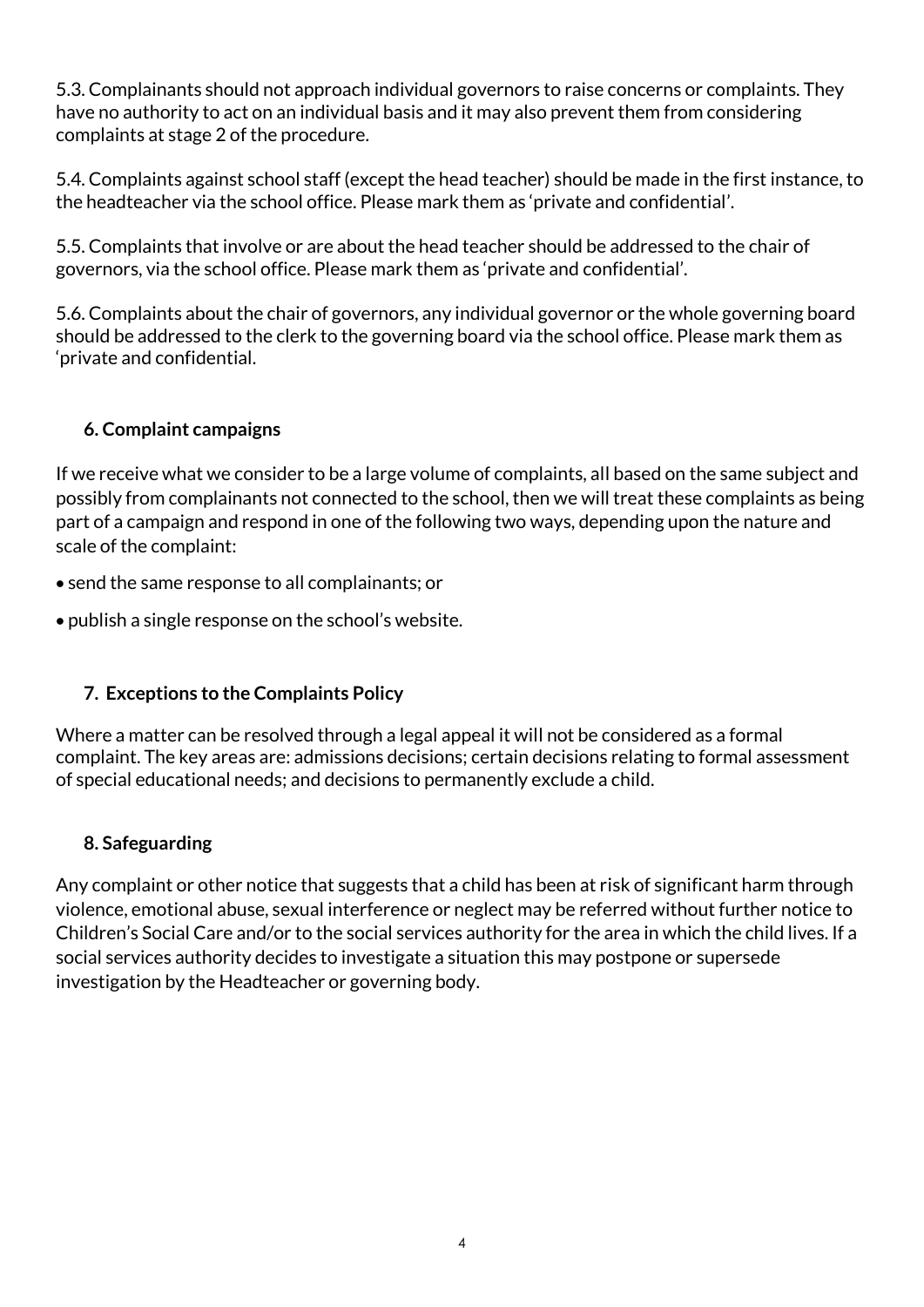## **9. The Complaints Process**

#### **9.1 Stage 1: Informal**

The school will take informal concerns seriously and make every effort to resolve the matter quickly. It may be the case that the provision or clarification of information will resolve the issue.

The complainant should raise the complaint as soon as possible with the relevant member of staff or the headteacher, either in person or by letter, telephone or email. If the complainant is unclear who to contact or how to contact them, they should contact the school office by email o[n office1@kgreen.brent.sch.uk.](mailto:office1@kgreen.brent.sch.uk)

The school will acknowledge informal complaints **within 5 school days**, and investigate and provide a response **within 15 school days**.

The informal stage will involve a meeting between the complainant and the headteacher or the member of staff that the headteacher has delegated the complaint to and/or the subject of the complaint, if appropriate.

If the complaint is not resolved informally, it will be escalated to a formal complaint.

#### **9.2 Stage 2: Formal**

The formal stage involves the complainant putting the complaint to the headteacher and/or the subject of the complaint:

- In a letter or email
- In the complaints form (attached to this policy)
- $\bullet$  In person
- Through a third party acting on their behalf

The complainant should provide details such as relevant dates, times and the names of witnesses of events, alongside copies of any relevant documents. The complainant should also state what they feel would resolve the complaint.

If complainants need assistance raising a formal complaint, they can contact the school office by email o[n office1@kgreen.brent.sch.uk](mailto:office1@kgreen.brent.sch.uk) or by telephone on 020 8204 6423.

The school will acknowledge formal complaints **within 5 school days**, and investigate and provide a response **within 15 school days**. The formal stage may involve a meeting between the complainant and the headteacher or the member of staff that the headteacher has delegated the complaint to and/or the subject of the complaint, if appropriate.

#### **9.3 Stage 3 – Review Panel**

Complainants can escalate a complaint to the panel hearing stage if s/he is not satisfied with the response to the complaint at the second, formal, stage. The Chair of the Governing Body will write to the complainant to acknowledge the complaint **within 5 school days** of receipt of the complaint. A copy of the acknowledgement and the complaints form will be sent to the Headteacher and the Clerk to the Governing Board.

If the complaint has been investigated at Stage 2, the result of the investigation must be made available to the Clerk/Chair by the Headteacher. Where the facts of the complaint are clearly established the matter will be escalated directly to the Complaints Appeal Panel (CAP). **The outcome will be shared with both parties within 15 working days**.

However, if a further investigation is required to clearly establish the facts of the complaint, then the whole process from the Chair of the Governors acknowledging the complaint to the resolution **may take up to 28 days.**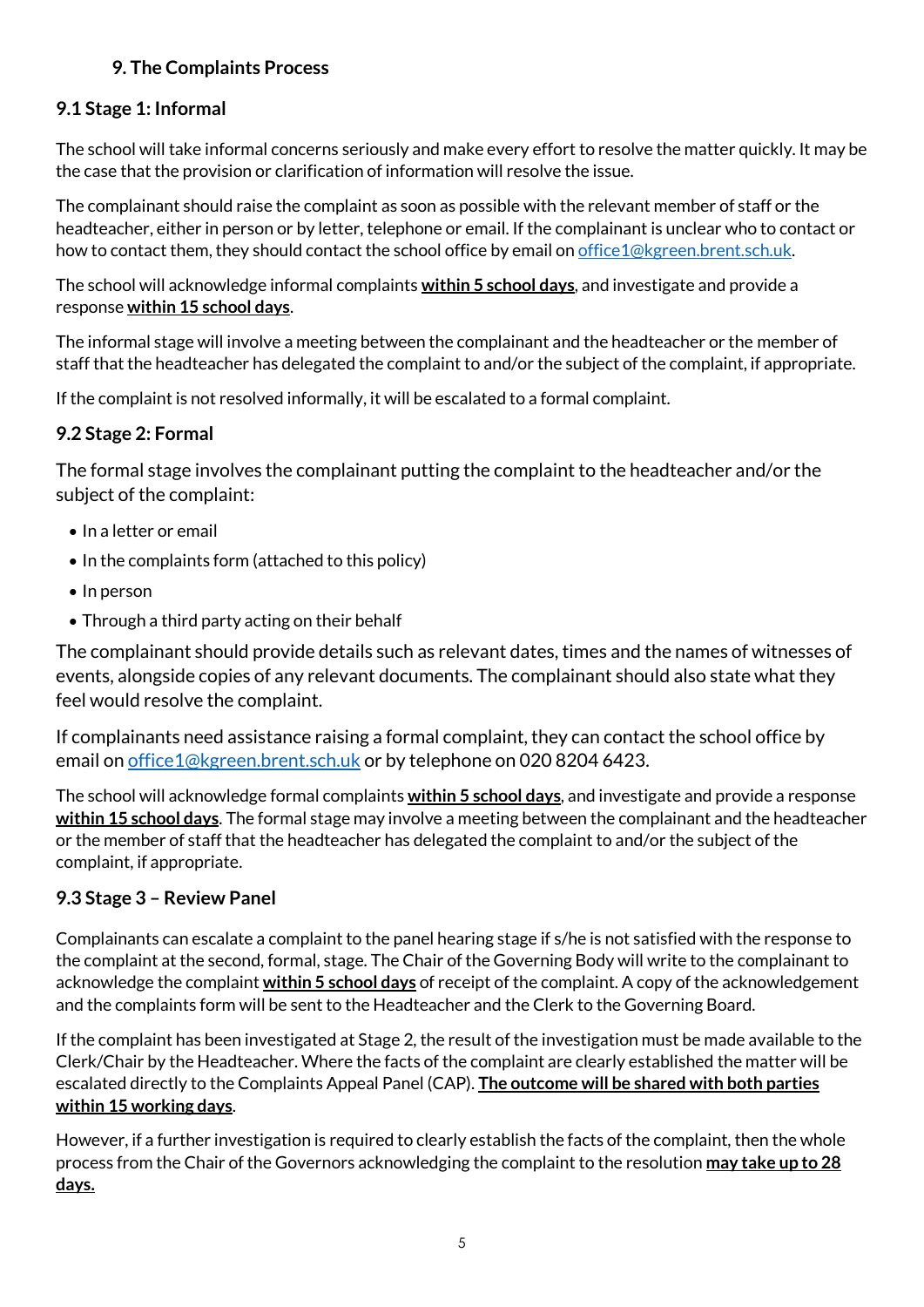Governing boards are advised to establish a Complaints Appeal Panel (CAP) drawing on three governors with no prior, direct involvement with the complaint. In deciding the make-up of the CAP, where possible the governing board will try and ensure that it is a cross-section of the categories of governor and sensitive to the issues of race, gender and religious affiliation.

The Headteacher will not serve on the CAP. If the Chair of the governing body has had any prior involvement in the complaint then the Chair **must not** sit on the CAP.

The CAP will consider the complaint on the basis of the written evidence and set up a hearing to hear both parties. The CAP will reconsider the issues raised in the original complaint and not confine themselves to consideration of procedural issues.

The Chair of the CAP will take a decision at the beginning of Stage 3 on whether to seek the services of a Clerk to:

- Deal with the administration of the procedure;
- Provide independent advice on procedure and evidence;
- Ensure that the relevant facts are established:
- Minute the meeting; and
- Draft the decision letter.

The Clerk/Chair of the CAP will write to the complainant to explain how the review will be conducted. The letter will be copied to the Headteacher.

The Clerk/Chair of the CAP will confirm the date of the meeting with the other governor(s).

The complainant and Headteacher will be invited to attend the meeting. The date and time of the meeting will be convenient to the complainant and Headteacher, within reason. The notification will inform the complainant of his/her right to be accompanied to the meeting by a companion/representative. It will also explain how the meeting will be conducted and of the complainant's right to submit further written evidence to the committee.

The Headteacher will also be invited to prepare a written report for the CAP in response to the complaint.

All relevant correspondence regarding the complaint will be circulated to the CAP; the complainant and the Headteacher in advance of the meeting.

If the Headteacher and/or the complainant wish to call witnesses, the agreement of the Chair of the CAP will be obtained in advance of the meeting.

It is the responsibility of the Chair of the CAP to ensure that the meeting is properly conducted. However, the proceedings will be as informal as possible.

The aim of the meeting will be to resolve the complaint and achieve reconciliation between the school and the complainant. However, at the end of the meeting the CAP will need to issue a finding in writing either upholding or not upholding the complaint or upholding some parts and not others.

If either party wishes to introduce previously undisclosed evidence or witnesses, it is in the interest of natural justice to adjourn the meeting so that the other side has time to respond to the new evidence. Late evidence of witnesses will not be accepted unless there is a good reason for the lateness.

The meeting will allow for:-

- The complainant to explain his or her complaint and the Headteacher to explain the reasons for his or her decision;
- The CAP to have an opportunity to question both the complainant and the Headteacher;
- Any party to have the right to bring witnesses (subject to the approval of the Chair of CAP) and all parties having the right to question all the witnesses; and
- A final statement by the Headteacher and complainant.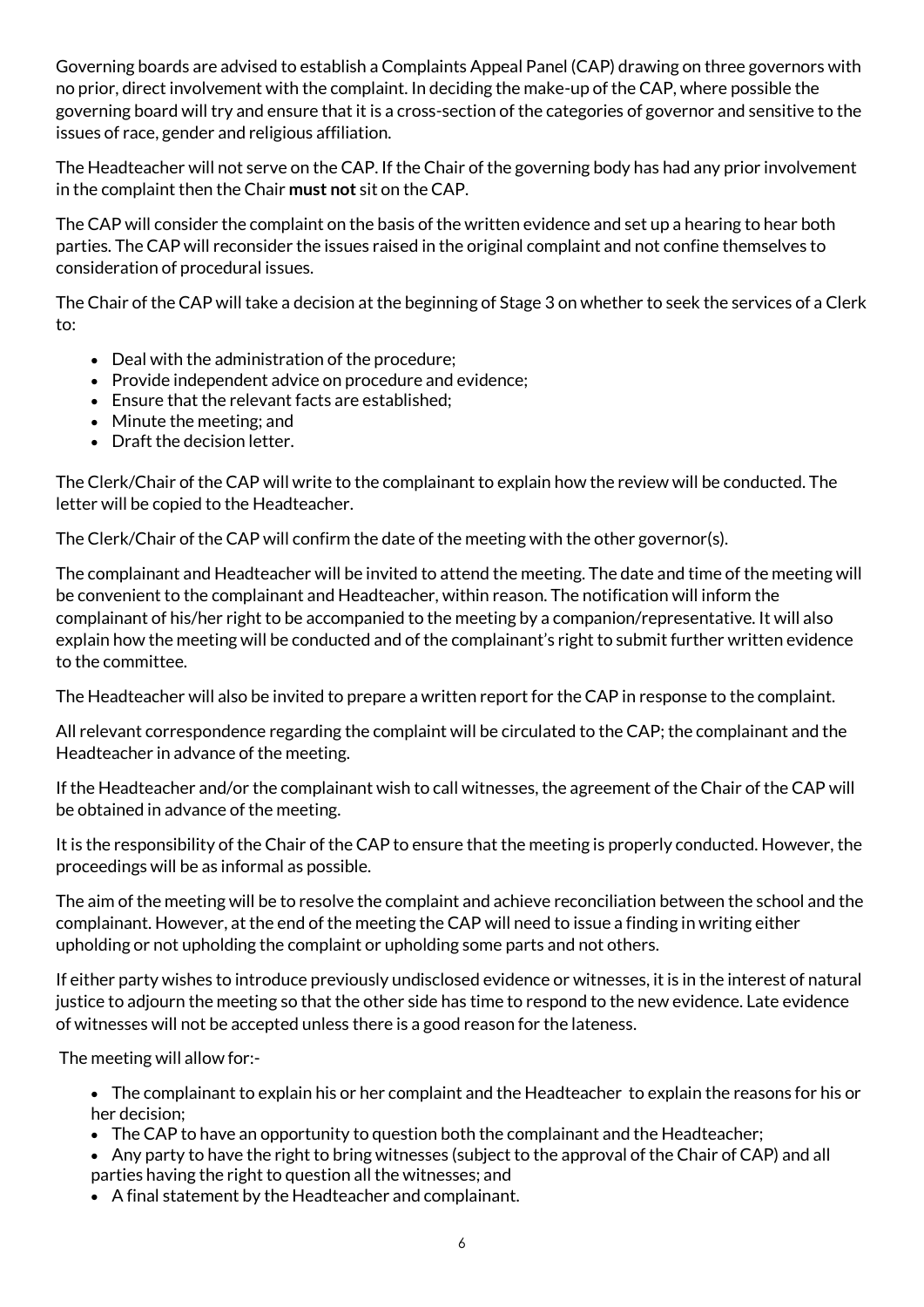The CAP will consider the complaint and all the evidence presented and reach a unanimous, or at least a majority, decision on the complaint. Where appropriate the CAP can decide on the action to be taken to resolve the complaint and/or suggest recommended changes to the school's system or procedures to ensure that problems of a similar nature do not happen again.

**Stage 3 will normally be completed within 28 school days** and the Chair of the CAP will respond in writing to the complainant and the Headteacher.

#### **10. Complaints against the Headteacher**

If the complaint is wholly or mainly about the Headteacher, the Governing Body will consider the complaint in accordance with Stage 2 of the procedure described above. However, before Stage 2 is instigated the Chair of the Governing Body will invite the Headteacher to respond to the complaintin writing **within 10 school days**. The Chair will send a copy of the Headteacher response to the complainant who will be asked to indicate **within 5 school days** of receipt of the response whether s/he is satisfied with the response. If the complainant is not satisfied with the response stage 3 will commence as described above.

#### **11. Vexatious complaints**

There will be occasions when despite all stages of the procedure having been followed, the complainant remains dissatisfied. If the complainant tries to reopen the same issue, the Chair of the Governing Board can inform the complainant in writing that the procedure has been exhausted and that the matter is now closed.

#### **12. Role of the secretary of state, department for education**

If the complainant is unsatisfied with the outcome of the school's complaints procedure, they can refer their complaint to the School Complaints Unit (SCU), which investigates complaints relating to maintained schools on behalf of the secretary of state.

The SCU will not re-investigate the matter of the complaint. It will look at whether the school's complaints policy and any other relevant statutory policies that the school holds were adhered to. The SCU also looks at whether the school's statutory policies adhere to education legislation. It may direct the school to reinvestigate the complaint where it is clear the school has acted unlawfully or unreasonably.

For more information or to refer a complaint, see the following webpage:

#### <https://www.gov.uk/complain-about-school>

We will include this information in the outcome letter to complainants.

#### **13. Record keeping**

The school will record the progress of all complaints, including information about actions taken at all stages, the stage at which the complaint was resolved, and the final outcome. The records will also include copies of letters and emails, and notes relating to meetings and phone calls.

This material will be treated as confidential and held centrally, and will be viewed only by those involved in investigating the complaint or on the review panel.

This is except where the secretary of state (or someone acting on their behalf) or the complainant requests access to records of a complaint through a freedom of information (FOI) request or through a subject access request under the terms of the Data Protection Act, or where the material must be made available during a school inspection.

Records of complaints will be kept securely, only for as long as necessary and in line with data protection law, our privacy notices and record retention schedule.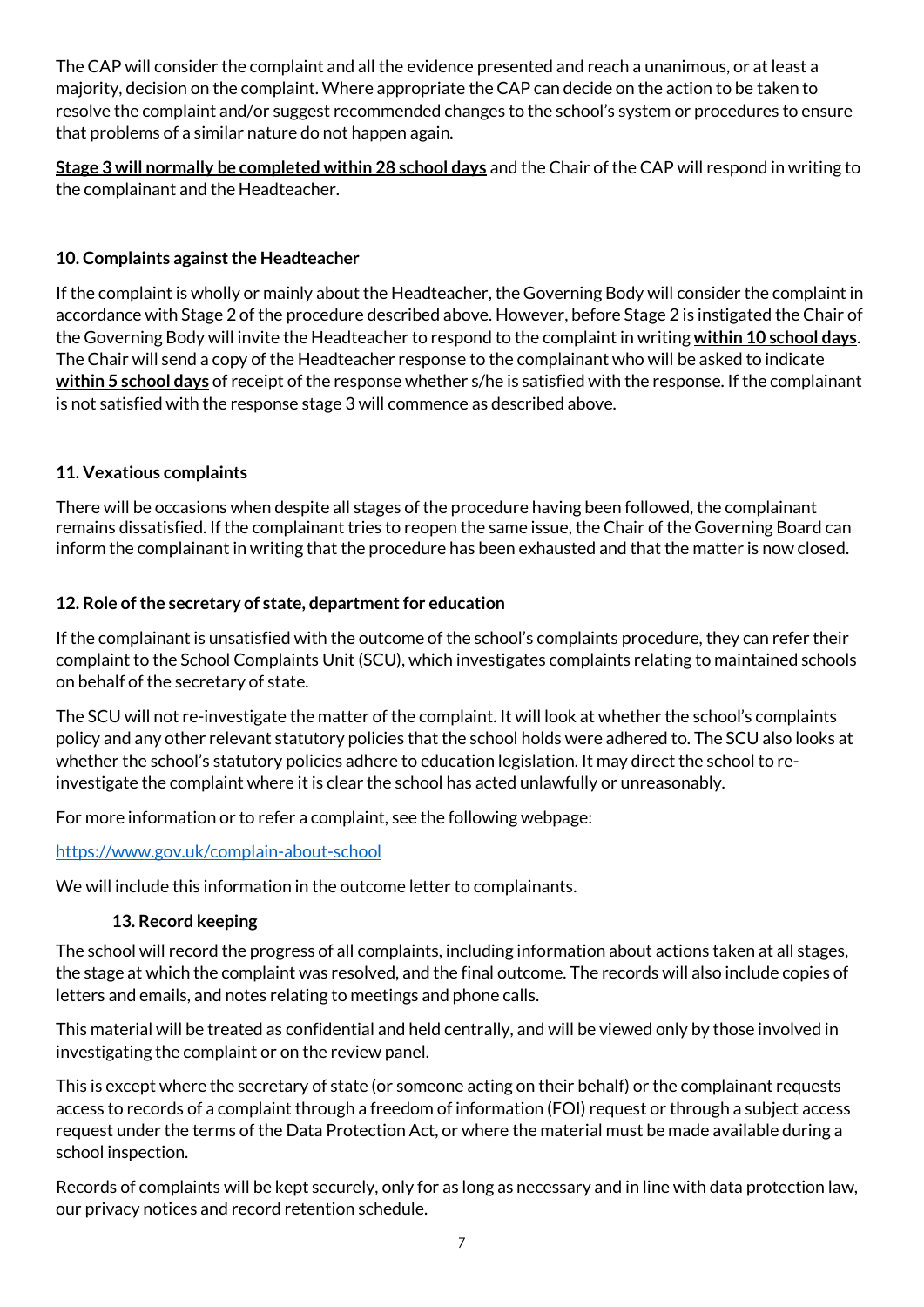#### **14. Reflection and Improvement**

The Headtecher will review any underlying issues raised by complaints to determine whether there are any improvements that the school can make to its procedures or practice to help prevent similar events in the future.

#### **15. Monitoring arrangements**

The governing board will monitor the effectiveness of the complaints procedure in ensuring that complaints are handled properly. The governing board will track the number and nature of complaints, and review underlying issues as stated in section 14.

The complaints records are logged and managed by the Headteacher.

This policy will be reviewed by the Headteacher every 3 years.

At each review, the policy will be approved by the full governing board.

#### **16. Links with other policies**

Policies dealing with other forms of complaints include:

- Child protection and safeguarding policy and procedures
- Admissions policy
- Exclusions policy
- Staff grievance procedures
- Staff disciplinary procedures
- SEN policy and information report
- Managing allegations against staff
- Whistleblowing policy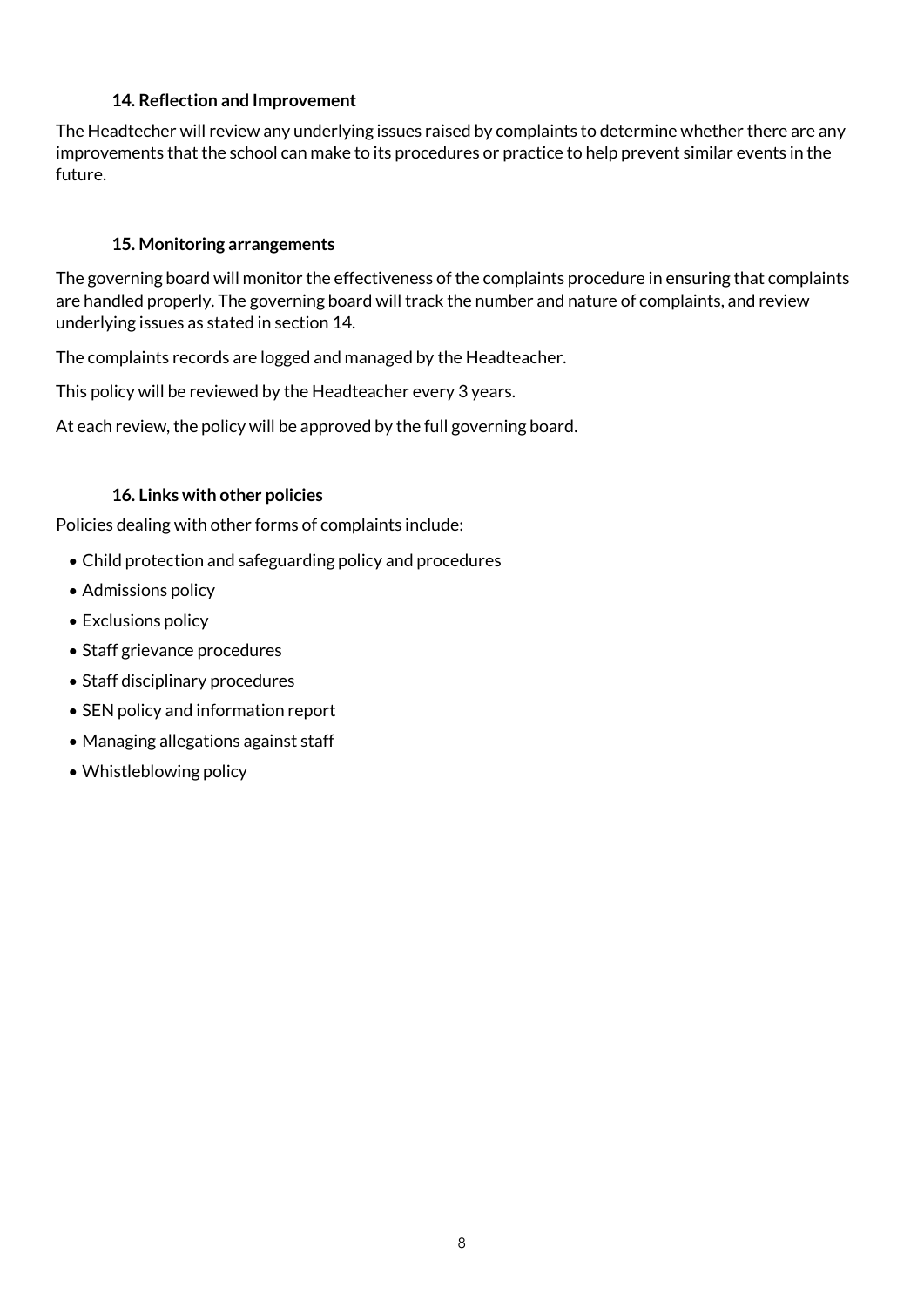#### Appendix

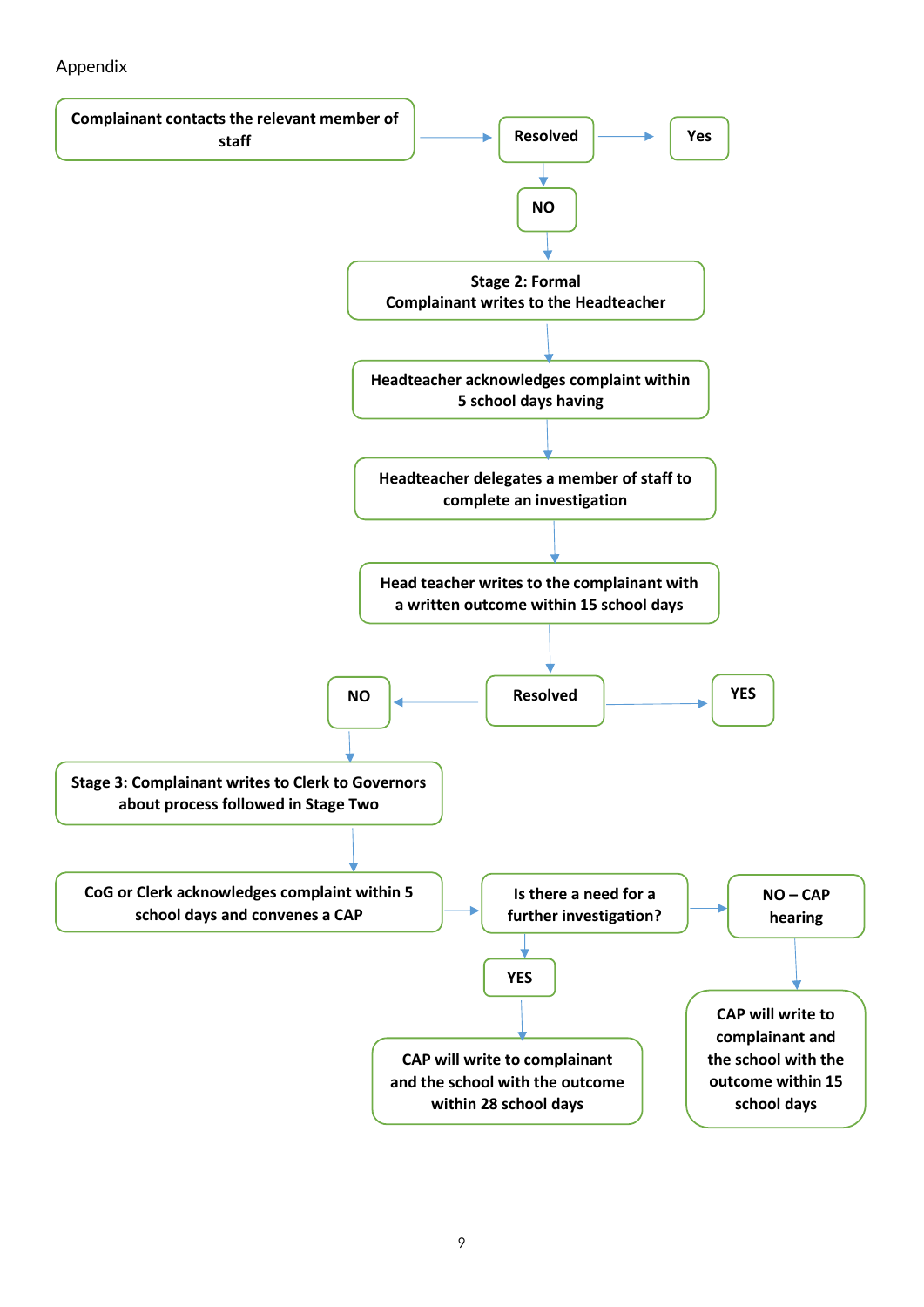# **Kingsbury Green Primary School**

#### **Complaints Policy**

| <b>Your Name:</b>               |  |  |                  |  |
|---------------------------------|--|--|------------------|--|
| <b>Address:</b>                 |  |  |                  |  |
|                                 |  |  | <b>Post Code</b> |  |
| <b>Telephone Number (Home):</b> |  |  |                  |  |
| Telephone Number (Day):         |  |  |                  |  |
| Telephone Number (Mobile):      |  |  |                  |  |
| Name of Child                   |  |  |                  |  |
| Date of Birth of Child          |  |  |                  |  |
|                                 |  |  |                  |  |

**What is your complaint about and what would you like the Headteacher teacher to do?**

*Continue on a separate sheet as necessary*

**When did you discuss your concern/complaint with the appropriate member of staff?**

*Continue on a separate sheet as necessary*

**What was the result of the discussion?**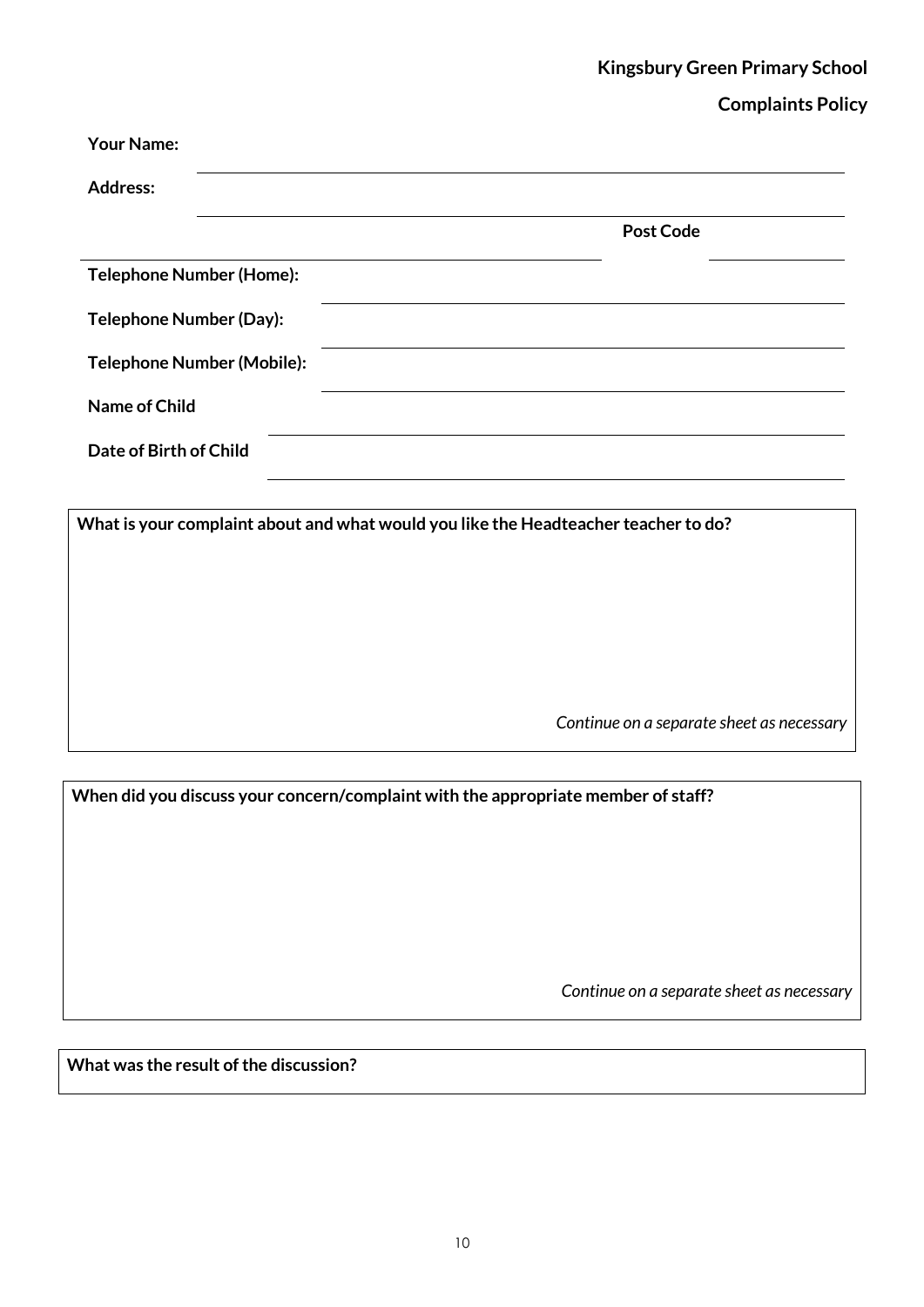*Continue on a separate sheet as necessary*

**Signed: Date:**